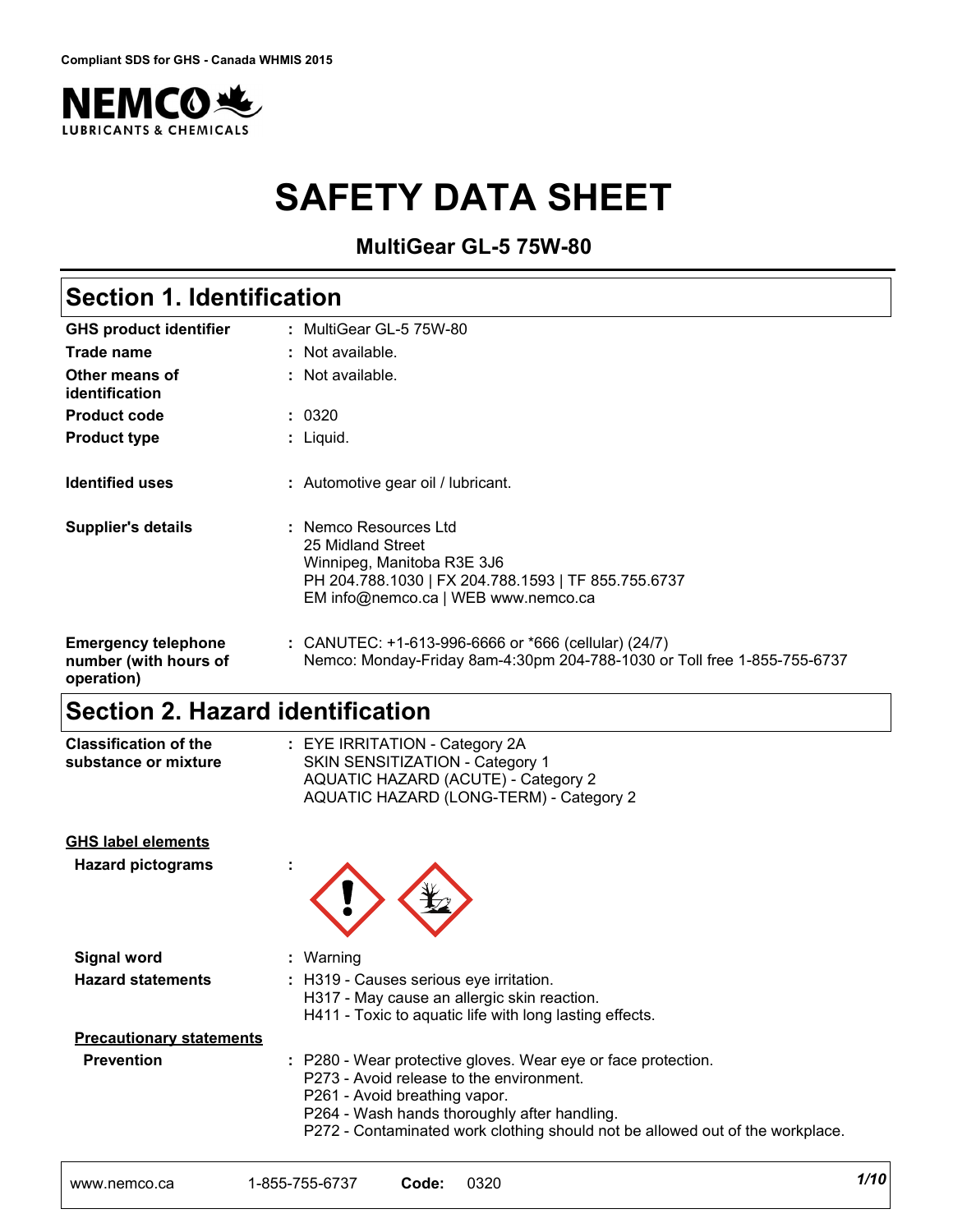

**MultiGear GL-5 75W-80**

# **Section 2. Hazard identification**

| <b>Response</b>                                                              | : P391 - Collect spillage.                                                                                                    |
|------------------------------------------------------------------------------|-------------------------------------------------------------------------------------------------------------------------------|
|                                                                              | P302 + P352 + P362+P364 - IF ON SKIN: Wash with plenty of soap and water.                                                     |
|                                                                              | Take off contaminated clothing and wash it before reuse.                                                                      |
|                                                                              | P333 + P313 - If skin irritation or rash occurs: Get medical attention.                                                       |
|                                                                              | P305 + P351 + P338 - IF IN EYES: Rinse cautiously with water for several minutes.                                             |
|                                                                              | Remove contact lenses, if present and easy to do. Continue rinsing.                                                           |
|                                                                              | P337 + P313 - If eye irritation persists: Get medical attention.                                                              |
| <b>Storage</b>                                                               | : Not applicable.                                                                                                             |
| <b>Disposal</b>                                                              | : P501 - Dispose of contents and container in accordance with all local, regional,<br>national and international regulations. |
| <b>Other hazards which do not : None known.</b><br>result in classification/ |                                                                                                                               |

#### **HHNOC/PHNOC**

### **Section 3. Composition/information on ingredients**

| Substance/mixture | : Mixture        |
|-------------------|------------------|
| Other means of    | : Not available. |
| identification    |                  |

#### **CAS number/other identifiers**

| <b>CAS number</b>   | : Not applicable. |
|---------------------|-------------------|
| <b>Product code</b> | : 0320            |

| Ingredient name                                        | $%$ (w/w)    | ∣CAS number |  |
|--------------------------------------------------------|--------------|-------------|--|
| Distillates (petroleum), hydrotreated heavy paraffinic | $60 - 100$   | 64742-54-7  |  |
| Polysulfides, di-tert-Bu                               | $1 - 5$      | 68937-96-2  |  |
| Phosphoric acid esters/amine salt                      | $\geq 1 - 3$ |             |  |
| (Z)-Octadec-9-Enylamine                                | $0.1 - 1$    | 112-90-3    |  |

\* HMIRA registration number:9104. Filing date: 1/8/2014.

**There are no additional ingredients present which, within the current knowledge of the supplier and in the concentrations applicable, are classified as hazardous to health or the environment and hence require reporting in this section.**

**Occupational exposure limits, if available, are listed in Section 8.**

### **Section 4. First-aid measures**

#### **Description of necessary first aid measures**

| Eye contact         | : Immediately flush eyes with plenty of water, occasionally lifting the upper and lower<br>eyelids. Check for and remove any contact lenses. Continue to rinse for at least 20<br>minutes. Get medical attention.                                                                                                                                                                                                                                                                                                                                                                            |
|---------------------|----------------------------------------------------------------------------------------------------------------------------------------------------------------------------------------------------------------------------------------------------------------------------------------------------------------------------------------------------------------------------------------------------------------------------------------------------------------------------------------------------------------------------------------------------------------------------------------------|
| <b>Inhalation</b>   | : Remove victim to fresh air and keep at rest in a position comfortable for breathing.<br>If not breathing, if breathing is irregular or if respiratory arrest occurs, provide<br>artificial respiration or oxygen by trained personnel. It may be dangerous to the<br>person providing aid to give mouth-to-mouth resuscitation. Get medical attention if<br>adverse health effects persist or are severe. If unconscious, place in recovery<br>position and get medical attention immediately. Maintain an open airway. Loosen<br>tight clothing such as a collar, tie, belt or waistband. |
| <b>Skin contact</b> | : Wash with plenty of soap and water. Wash contaminated clothing thoroughly with<br>water before removing it, or wear gloves. Continue to rinse for at least 20 minutes.<br>Get medical attention. In the event of any complaints or symptoms, avoid further<br>exposure. Wash clothing before reuse. Clean shoes thoroughly before reuse.                                                                                                                                                                                                                                                   |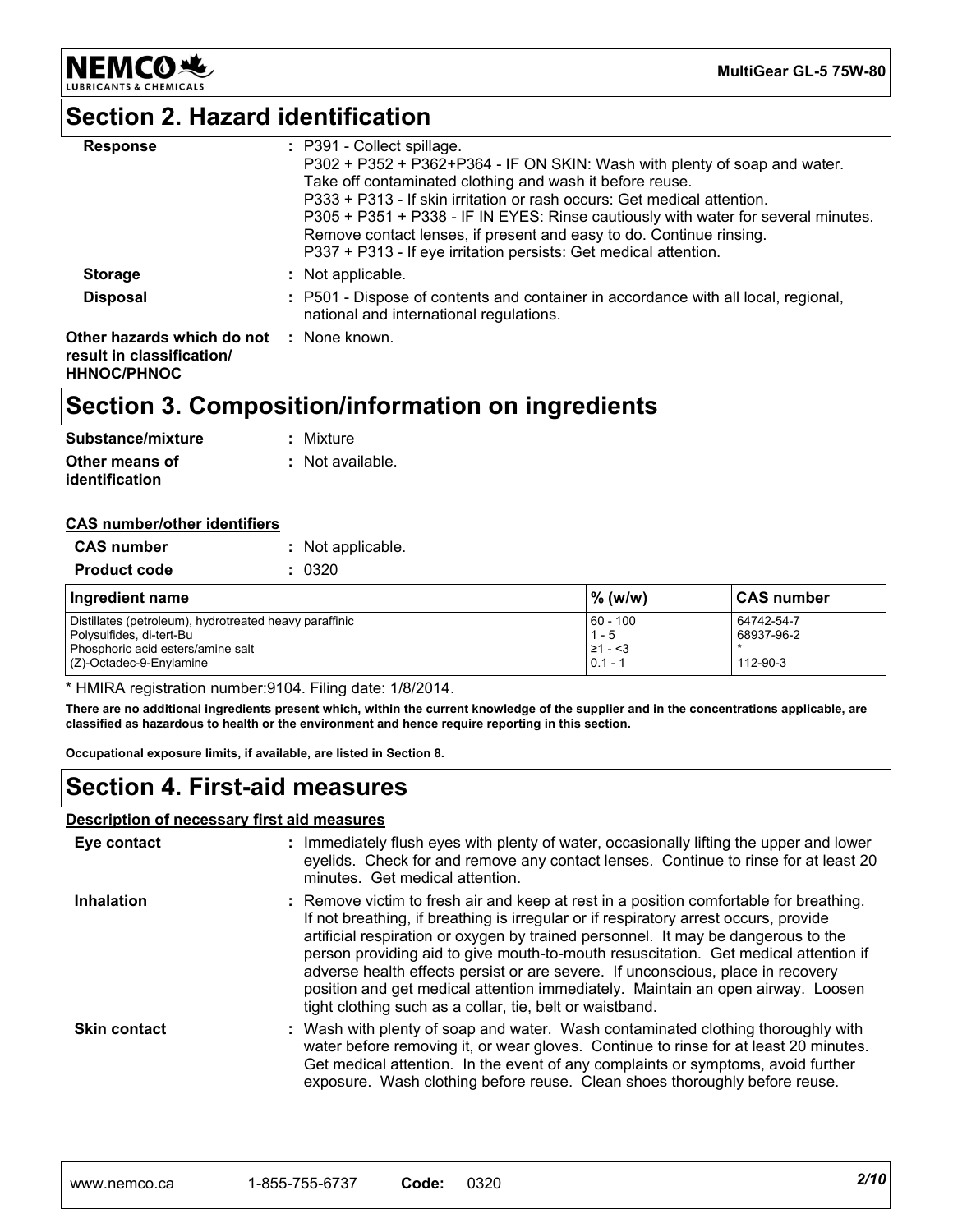

## **Section 4. First-aid measures**

| Ingestion                                          | : Wash out mouth with water. Remove dentures if any. Remove victim to fresh air<br>and keep at rest in a position comfortable for breathing. If material has been<br>swallowed and the exposed person is conscious, give small quantities of water to<br>drink. Stop if the exposed person feels sick as vomiting may be dangerous. Do not<br>induce vomiting unless directed to do so by medical personnel. If vomiting occurs,<br>the head should be kept low so that vomit does not enter the lungs. Get medical<br>attention if adverse health effects persist or are severe. Never give anything by<br>mouth to an unconscious person. If unconscious, place in recovery position and get<br>medical attention immediately. Maintain an open airway. Loosen tight clothing such<br>as a collar, tie, belt or waistband. |
|----------------------------------------------------|------------------------------------------------------------------------------------------------------------------------------------------------------------------------------------------------------------------------------------------------------------------------------------------------------------------------------------------------------------------------------------------------------------------------------------------------------------------------------------------------------------------------------------------------------------------------------------------------------------------------------------------------------------------------------------------------------------------------------------------------------------------------------------------------------------------------------|
| Most important symptoms/effects, acute and delayed |                                                                                                                                                                                                                                                                                                                                                                                                                                                                                                                                                                                                                                                                                                                                                                                                                              |
| <b>Potential acute health effects</b>              |                                                                                                                                                                                                                                                                                                                                                                                                                                                                                                                                                                                                                                                                                                                                                                                                                              |
| Eye contact                                        | : Causes serious eye irritation.                                                                                                                                                                                                                                                                                                                                                                                                                                                                                                                                                                                                                                                                                                                                                                                             |
| <b>Inhalation</b>                                  | : No known significant effects or critical hazards.                                                                                                                                                                                                                                                                                                                                                                                                                                                                                                                                                                                                                                                                                                                                                                          |
| <b>Skin contact</b>                                | : May cause an allergic skin reaction.                                                                                                                                                                                                                                                                                                                                                                                                                                                                                                                                                                                                                                                                                                                                                                                       |
| Ingestion                                          | : No known significant effects or critical hazards.                                                                                                                                                                                                                                                                                                                                                                                                                                                                                                                                                                                                                                                                                                                                                                          |
| Over-exposure signs/symptoms                       |                                                                                                                                                                                                                                                                                                                                                                                                                                                                                                                                                                                                                                                                                                                                                                                                                              |
| Eye contact                                        | : Adverse symptoms may include the following:<br>pain or irritation<br>watering<br>redness                                                                                                                                                                                                                                                                                                                                                                                                                                                                                                                                                                                                                                                                                                                                   |
| <b>Inhalation</b>                                  | : No known significant effects or critical hazards.                                                                                                                                                                                                                                                                                                                                                                                                                                                                                                                                                                                                                                                                                                                                                                          |
| <b>Skin contact</b>                                | : Adverse symptoms may include the following:<br>irritation<br>redness                                                                                                                                                                                                                                                                                                                                                                                                                                                                                                                                                                                                                                                                                                                                                       |
| Ingestion                                          | : No known significant effects or critical hazards.                                                                                                                                                                                                                                                                                                                                                                                                                                                                                                                                                                                                                                                                                                                                                                          |
|                                                    | Indication of immediate medical attention and special treatment needed, if necessary                                                                                                                                                                                                                                                                                                                                                                                                                                                                                                                                                                                                                                                                                                                                         |
| Notes to physician                                 | : Treat symptomatically. Contact poison treatment specialist immediately if large<br>quantities have been ingested or inhaled.                                                                                                                                                                                                                                                                                                                                                                                                                                                                                                                                                                                                                                                                                               |
| <b>Specific treatments</b>                         | : No specific treatment.                                                                                                                                                                                                                                                                                                                                                                                                                                                                                                                                                                                                                                                                                                                                                                                                     |
| <b>Protection of first-aiders</b>                  | : No action shall be taken involving any personal risk or without suitable training. It<br>may be dangerous to the person providing aid to give mouth-to-mouth resuscitation.<br>Wash contaminated clothing thoroughly with water before removing it, or wear<br>gloves.                                                                                                                                                                                                                                                                                                                                                                                                                                                                                                                                                     |

**See toxicological information (Section 11)**

# **Section 5. Fire-fighting measures**

| <b>Extinguishing media</b>                    |                                                                                                                                                                                                             |
|-----------------------------------------------|-------------------------------------------------------------------------------------------------------------------------------------------------------------------------------------------------------------|
| Suitable extinguishing<br>media               | : Use an extinguishing agent suitable for the surrounding fire.                                                                                                                                             |
| Unsuitable extinguishing<br>media             | : None known.                                                                                                                                                                                               |
| Specific hazards arising<br>from the chemical | : This material is toxic to aquatic life with long lasting effects. Fire water contaminated<br>with this material must be contained and prevented from being discharged to any<br>waterway, sewer or drain. |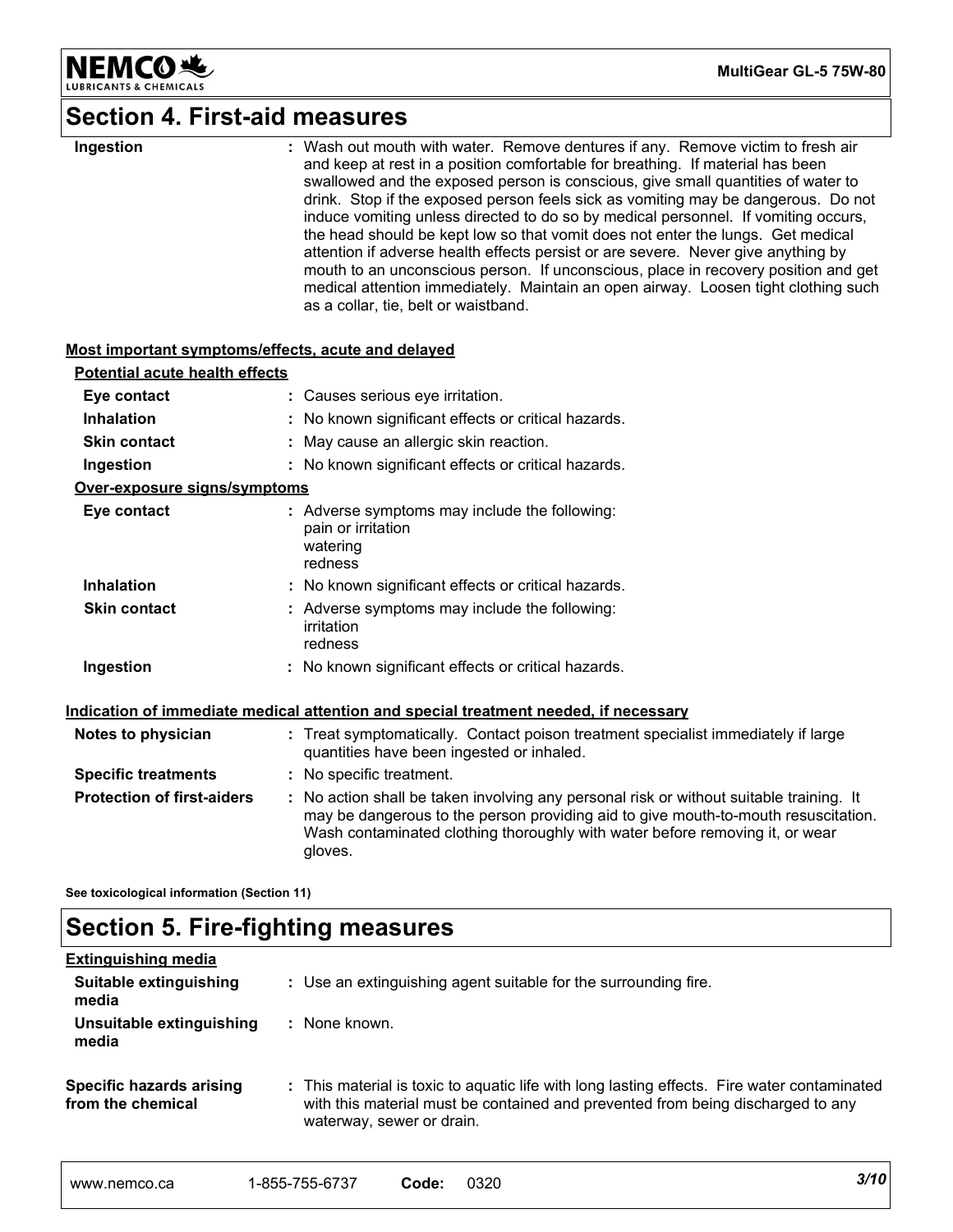

### **Section 5. Fire-fighting measures**

| <b>Hazardous thermal</b><br>decomposition products       | : No specific data.                                                                                                                                                         |
|----------------------------------------------------------|-----------------------------------------------------------------------------------------------------------------------------------------------------------------------------|
| <b>Special protective actions</b><br>for fire-fighters   | : No special measures are required.                                                                                                                                         |
| <b>Special protective</b><br>equipment for fire-fighters | : Fire-fighters should wear appropriate protective equipment and self-contained<br>breathing apparatus (SCBA) with a full face-piece operated in positive pressure<br>mode. |

### **Section 6. Accidental release measures**

#### **Personal precautions, protective equipment and emergency procedures**

| For non-emergency<br>personnel   | : No action shall be taken involving any personal risk or without suitable training.<br>Keep unnecessary and unprotected personnel from entering. Do not touch or walk<br>through spilled material. Avoid breathing vapor or mist. Provide adequate<br>ventilation. Wear appropriate respirator when ventilation is inadequate. Put on<br>appropriate personal protective equipment. |
|----------------------------------|--------------------------------------------------------------------------------------------------------------------------------------------------------------------------------------------------------------------------------------------------------------------------------------------------------------------------------------------------------------------------------------|
| For emergency responders         | : If specialized clothing is required to deal with the spillage, take note of any<br>information in Section 8 on suitable and unsuitable materials. See also the<br>information in "For non-emergency personnel".                                                                                                                                                                    |
| <b>Environmental precautions</b> | : Avoid dispersal of spilled material and runoff and contact with soil, waterways,<br>drains and sewers. Inform the relevant authorities if the product has caused<br>environmental pollution (sewers, waterways, soil or air). Water polluting material.<br>May be harmful to the environment if released in large quantities. Collect spillage.                                    |

#### **Methods and materials for containment and cleaning up**

Stop leak if without risk. Move containers from spill area. Approach release from **:** upwind. Prevent entry into sewers, water courses, basements or confined areas. Wash spillages into an effluent treatment plant or proceed as follows. Contain and collect spillage with non-combustible, absorbent material e.g. sand, earth, vermiculite or diatomaceous earth and place in container for disposal according to local regulations (see Section 13). Dispose of via a licensed waste disposal contractor. Contaminated absorbent material may pose the same hazard as the spilled product. Note: see Section 1 for emergency contact information and Section 13 for waste disposal. **Spill**

### **Section 7. Handling and storage**

#### **Precautions for safe handling**

| <b>Protective measures</b>                | : Put on appropriate personal protective equipment (see Section 8). Persons with a<br>history of skin sensitization problems should not be employed in any process in<br>which this product is used. Do not get in eyes or on skin or clothing. Do not ingest.<br>Avoid breathing vapor or mist. Avoid release to the environment. Keep in the<br>original container or an approved alternative made from a compatible material, kept<br>tightly closed when not in use. Empty containers retain product residue and can be<br>hazardous. Do not reuse container. |
|-------------------------------------------|-------------------------------------------------------------------------------------------------------------------------------------------------------------------------------------------------------------------------------------------------------------------------------------------------------------------------------------------------------------------------------------------------------------------------------------------------------------------------------------------------------------------------------------------------------------------|
| Advice on general<br>occupational hygiene | : Eating, drinking and smoking should be prohibited in areas where this material is<br>handled, stored and processed. Workers should wash hands and face before eating,<br>drinking and smoking. See also Section 8 for additional information on hygiene<br>measures. Remove contaminated clothing and protective equipment before entering<br>eating areas.                                                                                                                                                                                                     |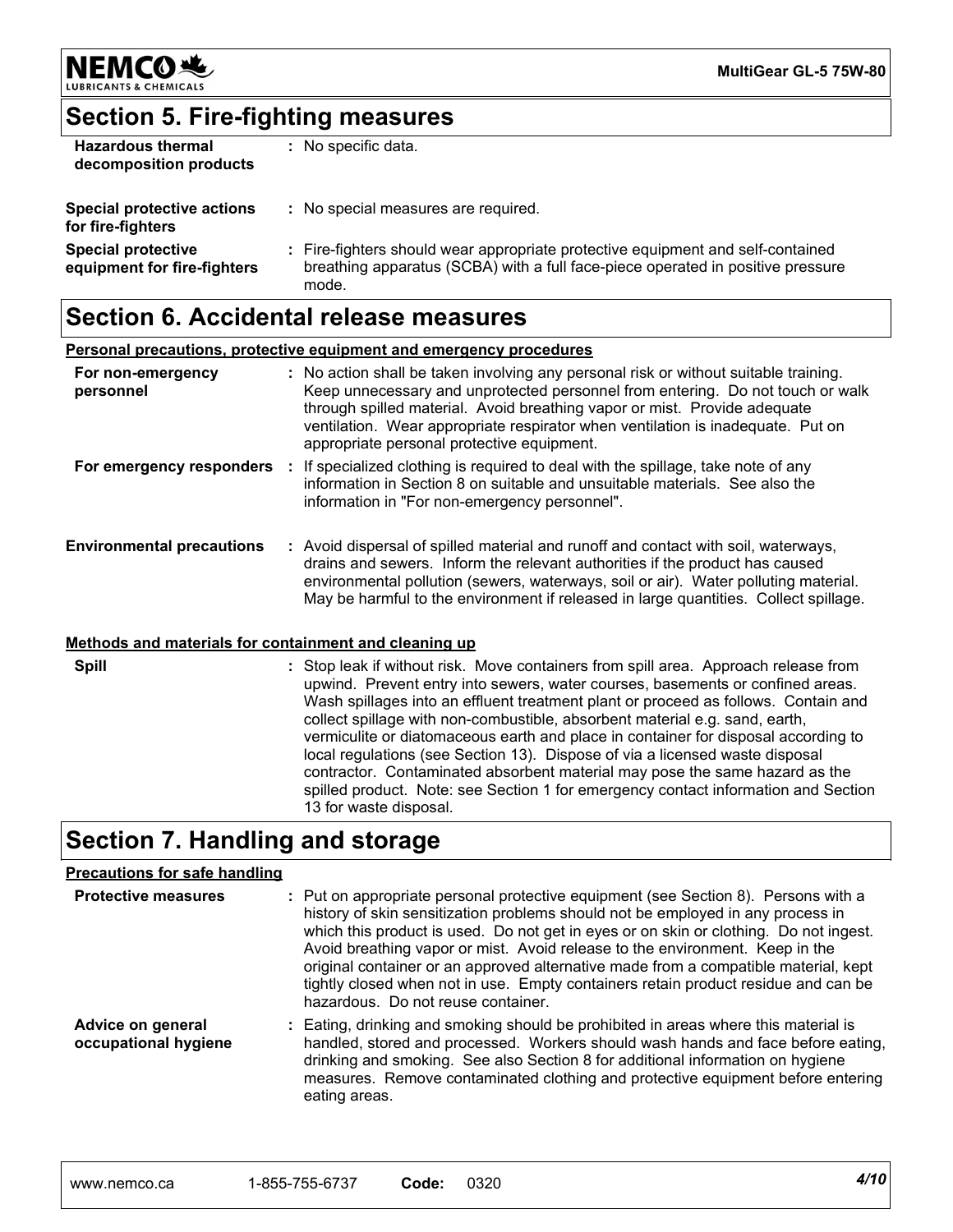

# **Section 7. Handling and storage**

| Conditions for safe storage, | : Store in accordance with local regulations. Store in original container protected from |
|------------------------------|------------------------------------------------------------------------------------------|
| including any                | direct sunlight in a dry, cool and well-ventilated area, away from incompatible          |
| incompatibilities            | materials (see Section 10) and food and drink. Keep container tightly closed and         |
|                              | sealed until ready for use. Containers that have been opened must be carefully           |
|                              | resealed and kept upright to prevent leakage. Do not store in unlabeled containers.      |
|                              | Use appropriate containment to avoid environmental contamination.                        |

### **Section 8. Exposure controls/personal protection**

#### **Control parameters**

#### **Occupational exposure limits**

| <b>Ingredient name</b>                                 | <b>Exposure limits</b>                                                                                                                                                                                                                                                                                    |
|--------------------------------------------------------|-----------------------------------------------------------------------------------------------------------------------------------------------------------------------------------------------------------------------------------------------------------------------------------------------------------|
| Distillates (petroleum), hydrotreated heavy paraffinic | CA Alberta Provincial (Canada, 4/2009).<br>8 hrs OEL: 5 mg/m <sup>3</sup> 8 hours. Form: Mist<br>15 min OEL: 10 mg/m <sup>3</sup> 15 minutes. Form: Mist<br>CA Quebec Provincial (Canada, 1/2014).<br>TWAEV: 5 mg/m <sup>3</sup> 8 hours. Form: Mist<br>STEV: 10 mg/m <sup>3</sup> 15 minutes. Form: Mist |

| Appropriate engineering<br>controls       | : Good general ventilation should be sufficient to control worker exposure to airborne<br>contaminants.                                                          |
|-------------------------------------------|------------------------------------------------------------------------------------------------------------------------------------------------------------------|
| <b>Environmental exposure</b><br>controls | : Emissions from ventilation or work process equipment should be checked to ensure<br>they comply with the requirements of environmental protection legislation. |

#### **Individual protection measures**

| <b>Hygiene measures</b>    | : Wash hands, forearms and face thoroughly after handling chemical products, before<br>eating, smoking and using the lavatory and at the end of the working period.<br>Appropriate techniques should be used to remove potentially contaminated clothing.<br>Contaminated work clothing should not be allowed out of the workplace. Wash<br>contaminated clothing before reusing. Ensure that eyewash stations and safety<br>showers are close to the workstation location.                                                                                                                                               |
|----------------------------|---------------------------------------------------------------------------------------------------------------------------------------------------------------------------------------------------------------------------------------------------------------------------------------------------------------------------------------------------------------------------------------------------------------------------------------------------------------------------------------------------------------------------------------------------------------------------------------------------------------------------|
| <b>Eye/face protection</b> | : Safety eyewear complying with an approved standard should be used when a risk<br>assessment indicates this is necessary to avoid exposure to liquid splashes, mists,<br>gases or dusts. If contact is possible, the following protection should be worn,<br>unless the assessment indicates a higher degree of protection: chemical splash<br>goggles.                                                                                                                                                                                                                                                                  |
| <b>Skin protection</b>     |                                                                                                                                                                                                                                                                                                                                                                                                                                                                                                                                                                                                                           |
| <b>Hand protection</b>     | : Chemical-resistant, impervious gloves complying with an approved standard should<br>be worn at all times when handling chemical products if a risk assessment indicates<br>this is necessary. Considering the parameters specified by the glove manufacturer,<br>check during use that the gloves are still retaining their protective properties. It<br>should be noted that the time to breakthrough for any glove material may be<br>different for different glove manufacturers. In the case of mixtures, consisting of<br>several substances, the protection time of the gloves cannot be accurately<br>estimated. |
| <b>Body protection</b>     | : Personal protective equipment for the body should be selected based on the task<br>being performed and the risks involved and should be approved by a specialist<br>before handling this product.                                                                                                                                                                                                                                                                                                                                                                                                                       |
| Other skin protection      | : Appropriate footwear and any additional skin protection measures should be<br>selected based on the task being performed and the risks involved and should be<br>approved by a specialist before handling this product.                                                                                                                                                                                                                                                                                                                                                                                                 |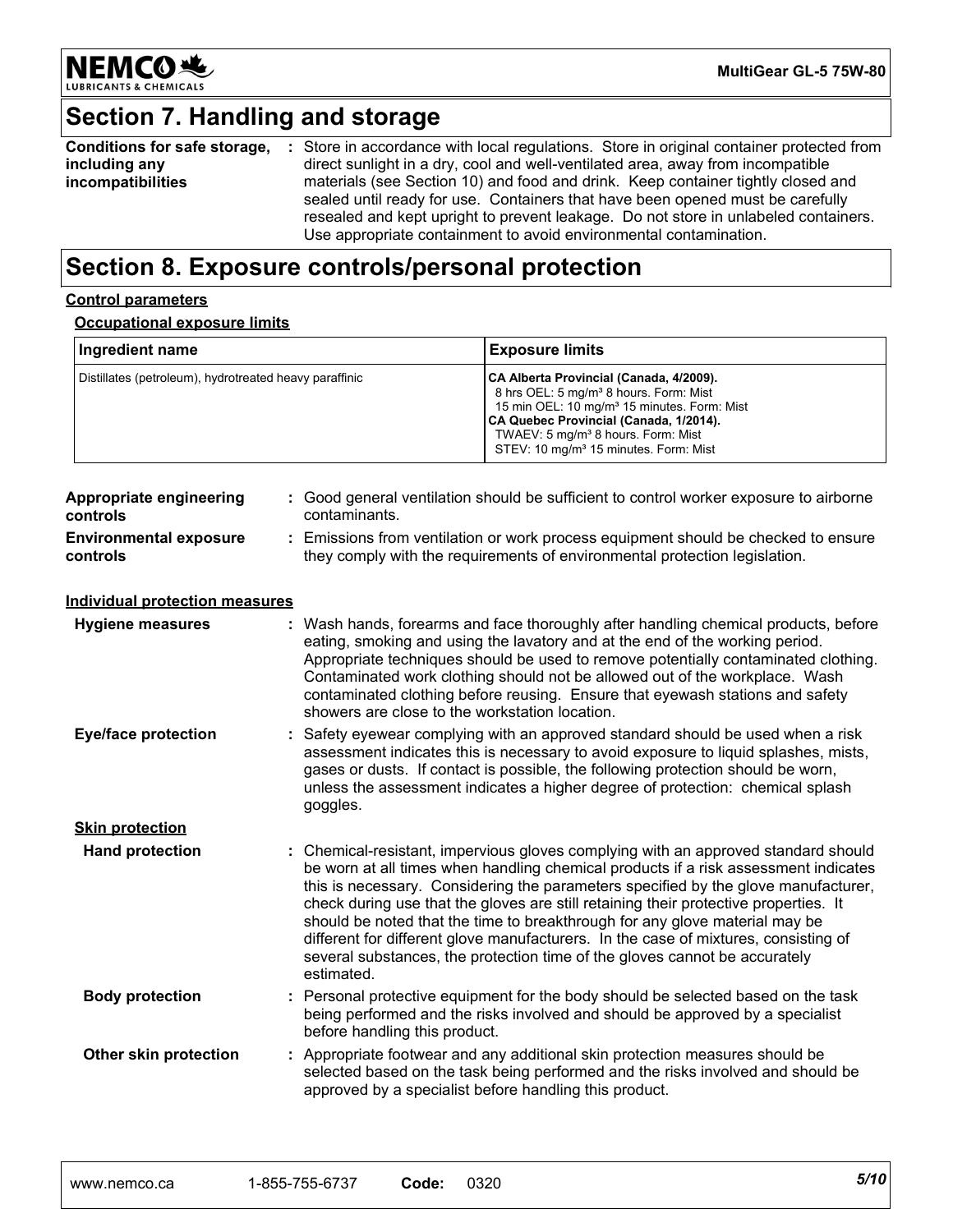

**Section 8. Exposure controls/personal protection**

**Respiratory protection :**

Based on the hazard and potential for exposure, select a respirator that meets the appropriate standard or certification. Respirators must be used according to a respiratory protection program to ensure proper fitting, training, and other important aspects of use.

### **Section 9. Physical and chemical properties**

#### **Physical state Freezing point Vapor pressure Relative density Vapor density Solubility** Liquid. **:** -40°C (-40°F) **:** 0.8808 **: :** Not available. **:** Not available. **:** Insoluble. **Odor** Mild hydrocarbon. **pH Color :** Amber. [Dark] **Evaporation rate Auto-ignition temperature Flash point :** Not available. Closed cup: 162°C (323.6°F) **: :** Not available. Not available. **: Viscosity Example 20 :** Kinematic: 7.9 cSt (100°C) Kinematic: 45 cSt (40°C) **Odor threshold Partition coefficient: noctanol/water : : Appearance Boiling point :** Not available. **Flammability (solid, gas) :** Not available. **Lower and upper explosive (flammable) limits :** Not available. **Decomposition temperature :** Not available.

### **Section 10. Stability and reactivity**

| <b>Reactivity</b>                            | : No specific test data related to reactivity available for this product or its ingredients.              |
|----------------------------------------------|-----------------------------------------------------------------------------------------------------------|
| <b>Chemical stability</b>                    | : The product is stable.                                                                                  |
| <b>Possibility of hazardous</b><br>reactions | : Under normal conditions of storage and use, hazardous reactions will not occur.                         |
| <b>Conditions to avoid</b>                   | : No specific data.                                                                                       |
| Incompatible materials                       | : Reactive or incompatible with the following materials: oxidizing materials.                             |
| <b>Hazardous decomposition</b><br>products   | : Under normal conditions of storage and use, hazardous decomposition products<br>should not be produced. |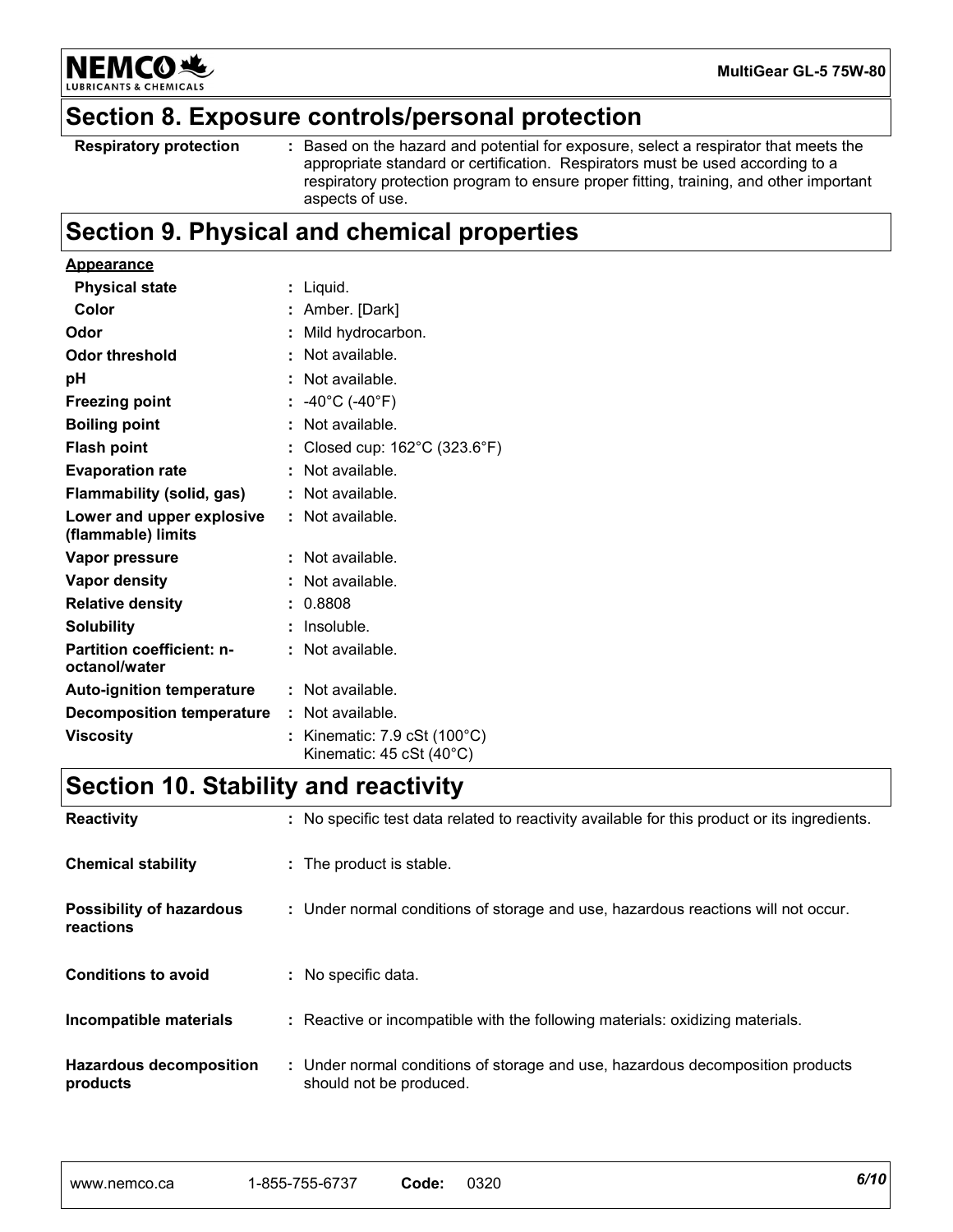

**LUBRICANTS & CHEMICALS** 

### **Section 11. Toxicological information**

#### **Information on toxicological effects**

#### **Acute toxicity**

There is no data available.

#### **Irritation/Corrosion**

There is no data available.

#### **Sensitization**

There is no data available.

#### **Mutagenicity**

There is no data available.

#### **Carcinogenicity**

#### **Classification**

| <b>Product/ingredient</b><br>I name                                                                             | OSHA  IARC |   | <b>NTP</b> | <b>ACGIH</b> | <b>EPA</b> | <b>NIOSH</b> |
|-----------------------------------------------------------------------------------------------------------------|------------|---|------------|--------------|------------|--------------|
| Distillates (petroleum), hydrotreated   -<br>heavy paraffinic<br>Residual oils (petroleum), solvent-<br>dewaxed |            | - |            | A4<br>A4     |            |              |

#### **Reproductive toxicity**

There is no data available.

#### **Teratogenicity**

There is no data available.

#### **Specific target organ toxicity (single exposure)**

| Name                    | Category   | ⊺Route of<br>exposure | <b>Target organs</b>            |
|-------------------------|------------|-----------------------|---------------------------------|
| (Z)-Octadec-9-Enylamine | Category 3 | Not applicable.       | Respiratory tract<br>irritation |

#### **Specific target organ toxicity (repeated exposure)**

| <b>Name</b>                | Category   | l Route of<br><b>lexposure</b> | Target organs                                       |
|----------------------------|------------|--------------------------------|-----------------------------------------------------|
| $(Z)$ -Octadec-9-Enylamine | Category 2 | Not determined                 | gastrointestinal tract,<br>limmune system and liver |

#### **Aspiration hazard**

| <b>Name</b>                                            | l Result                              |
|--------------------------------------------------------|---------------------------------------|
| Distillates (petroleum), hydrotreated heavy paraffinic | <b>ASPIRATION HAZARD - Category 1</b> |
| $(C)$ -Octadec-9-Enylamine                             | ASPIRATION HAZARD - Category 1        |

| Information on the likely | : Dermal contact. Eye contact. Inhalation. Ingestion. |
|---------------------------|-------------------------------------------------------|
| routes of exposure        |                                                       |

#### **Potential acute health effects**

| Eye contact         | : Causes serious eye irritation.                    |
|---------------------|-----------------------------------------------------|
| <b>Inhalation</b>   | : No known significant effects or critical hazards. |
| <b>Skin contact</b> | : May cause an allergic skin reaction.              |
| Ingestion           | : No known significant effects or critical hazards. |

#### **Symptoms related to the physical, chemical and toxicological characteristics**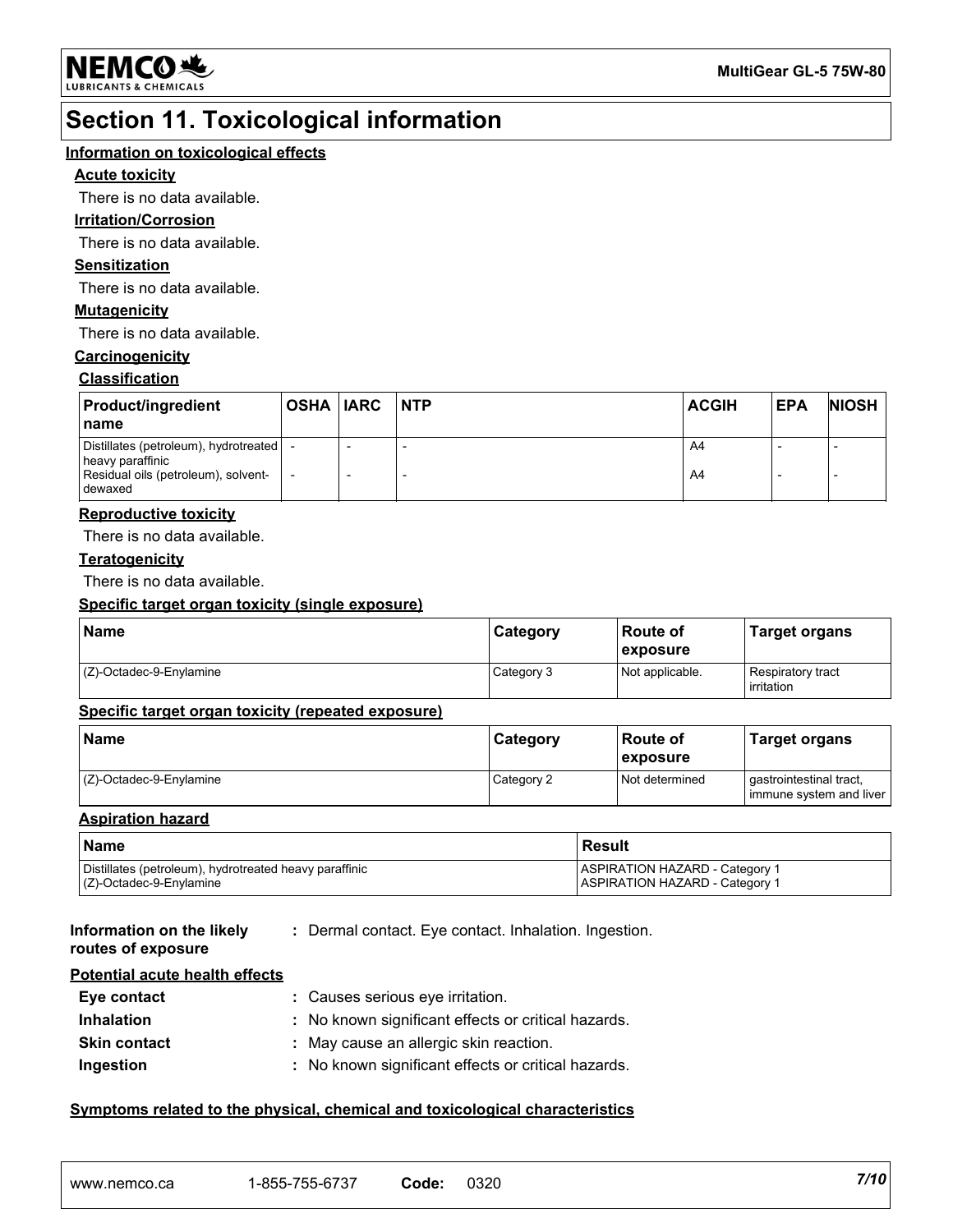**NEMCO头 LUBRICA** 

# **Section 11. Toxicological information**

| Eye contact         | : Adverse symptoms may include the following:<br>pain or irritation<br>watering<br>redness |
|---------------------|--------------------------------------------------------------------------------------------|
| <b>Inhalation</b>   | : No known significant effects or critical hazards.                                        |
| <b>Skin contact</b> | : Adverse symptoms may include the following:<br>irritation<br>redness                     |
| Ingestion           | : No known significant effects or critical hazards.                                        |

#### **Delayed and immediate effects and also chronic effects from short and long term exposure**

| <b>Short term exposure</b>              |                                                                                                          |
|-----------------------------------------|----------------------------------------------------------------------------------------------------------|
| <b>Potential immediate</b><br>effects   | : No known significant effects or critical hazards.                                                      |
| <b>Potential delayed effects</b>        | : No known significant effects or critical hazards.                                                      |
| Long term exposure                      |                                                                                                          |
| <b>Potential immediate</b><br>effects   | : No known significant effects or critical hazards.                                                      |
| <b>Potential delayed effects</b>        | : No known significant effects or critical hazards.                                                      |
| <b>Potential chronic health effects</b> |                                                                                                          |
| General                                 | : Once sensitized, a severe allergic reaction may occur when subsequently exposed<br>to very low levels. |
| Carcinogenicity                         | : No known significant effects or critical hazards.                                                      |
| <b>Mutagenicity</b>                     | : No known significant effects or critical hazards.                                                      |
| <b>Teratogenicity</b>                   | : No known significant effects or critical hazards.                                                      |
| Developmental effects                   | : No known significant effects or critical hazards.                                                      |
| <b>Fertility effects</b>                | : No known significant effects or critical hazards.                                                      |

#### **Numerical measures of toxicity**

#### **Acute toxicity estimates**

| <b>Route</b> | <b>ATE value</b> |
|--------------|------------------|
| Oral         | 52212.8 mg/kg    |

### **Section 12. Ecological information**

#### **Toxicity**

| <b>Product/ingredient name</b>    | Result         | <b>Species</b> | <b>Exposure</b> |
|-----------------------------------|----------------|----------------|-----------------|
| Phosphoric acid esters/amine salt | EC50 6.4 mg/L  | Algae          | 4 days          |
|                                   | EC50 91.4 mg/L | Daphnia        | 2 days          |
|                                   | LC50 24 mg/L   | Fish           | 4 days          |
|                                   | NOEC 1.7 mg/L  | Algae          | 4 davs          |
|                                   | NOEC 0.12 mg/L | Daphnia        | 21 days         |
|                                   | NOEC 3.2 mg/L  | Fish           | 4 days          |

#### **Persistence and degradability**

| <b>Product/ingredient name</b>      | Test | Result        | <b>Dose</b> | <b>Inoculum</b> |
|-------------------------------------|------|---------------|-------------|-----------------|
| l Phosphoric acid esters/amine salt | OECD | 4 % - 28 days |             |                 |

| <b>WWW</b><br>v.nemco.ca | : 755 6737<br>$-855-75$<br>-67<br>. טט<br><u>UIJ</u> | Code | 0320 | 8/10 |  |  |
|--------------------------|------------------------------------------------------|------|------|------|--|--|
|--------------------------|------------------------------------------------------|------|------|------|--|--|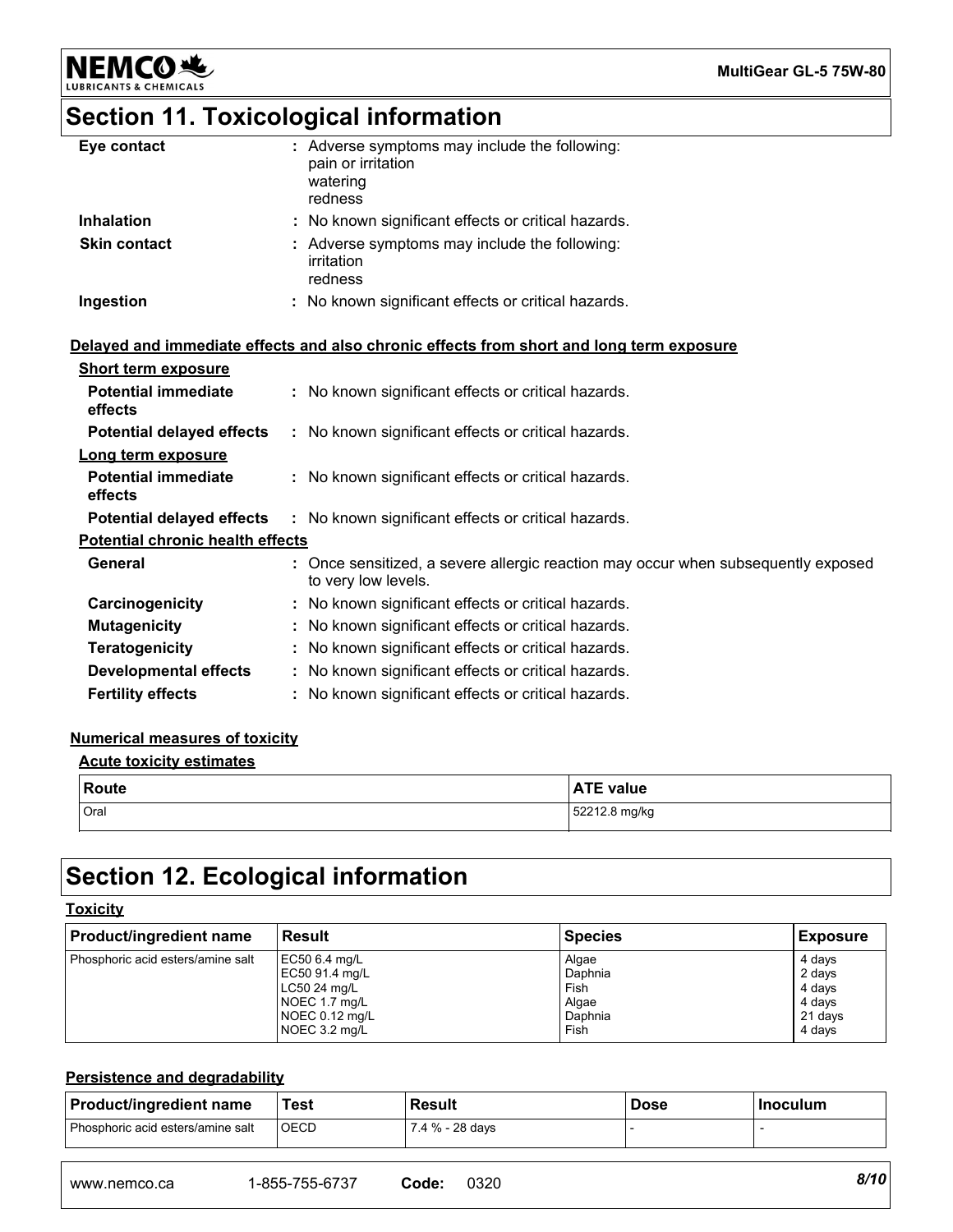

### **Section 12. Ecological information**

| <b>Product/ingredient name</b>      | <b>Aquatic half-life</b> | <b>Photolysis</b> | <b>Biodegradability</b> |
|-------------------------------------|--------------------------|-------------------|-------------------------|
| I Phosphoric acid esters/amine salt |                          |                   | Not readily             |

#### **Bioaccumulative potential**

| <b>Product/ingredient name</b> | $\mathsf{LogP}_\mathsf{ow}$ | <b>BCF</b> | <b>Potential</b> |
|--------------------------------|-----------------------------|------------|------------------|
| Polysulfides, di-tert-Bu       | 5.6                         |            | hiah             |

| Mobility in soil                                      |                               |
|-------------------------------------------------------|-------------------------------|
| Soil/water partition<br>coefficient $(K_{\text{oc}})$ | : There is no data available. |

#### **Other adverse effects** : No known significant effects or critical hazards.

### **Section 13. Disposal considerations**

| <b>Disposal methods</b> | : The generation of waste should be avoided or minimized wherever possible.                                                                                                                                                                                                                                                                        |
|-------------------------|----------------------------------------------------------------------------------------------------------------------------------------------------------------------------------------------------------------------------------------------------------------------------------------------------------------------------------------------------|
|                         | Disposal of this product, solutions and any by-products should comply with the<br>requirements of environmental protection and waste disposal legislation and any<br>regional local authority requirements. Dispose of surplus and non-recyclable                                                                                                  |
|                         | products via a licensed waste disposal contractor. Waste should not be disposed of<br>untreated to the sewer unless fully compliant with the requirements of all authorities<br>with jurisdiction. Waste packaging should be recycled. Incineration or landfill<br>should only be considered when recycling is not feasible. This material and its |
|                         | container must be disposed of in a safe way. Care should be taken when handling<br>empty containers that have not been cleaned or rinsed out. Empty containers or<br>liners may retain some product residues. Avoid dispersal of spilled material and<br>runoff and contact with soil, waterways, drains and sewers.                               |

# **Section 14. Transport information**

|                                      | <b>TDG Classification</b>                                                                                                  | <b>IMDG</b>                                                                                                                                                                                                      | <b>IATA</b>                                                                                                                |
|--------------------------------------|----------------------------------------------------------------------------------------------------------------------------|------------------------------------------------------------------------------------------------------------------------------------------------------------------------------------------------------------------|----------------------------------------------------------------------------------------------------------------------------|
| UN number                            | <b>UN3082</b>                                                                                                              | <b>UN3082</b>                                                                                                                                                                                                    | <b>UN3082</b>                                                                                                              |
| <b>UN proper</b><br>shipping name    | ENVIRONMENTALLY HAZARDOUS<br>SUBSTANCE, LIQUID, N.O.S.<br>(Polysulfides, di-tert-Bu, Phosphoric<br>acid esters/amine salt) | ENVIRONMENTALLY HAZARDOUS<br>SUBSTANCE, LIQUID, N.O.S.<br>(Polysulfides, di-tert-Bu, Phosphoric<br>acid esters/amine salt). Marine<br>pollutant (Polysulfides, di-tert-Bu,<br>Phosphoric acid esters/amine salt) | ENVIRONMENTALLY HAZARDOUS<br>SUBSTANCE, LIQUID, N.O.S.<br>(Polysulfides, di-tert-Bu, Phosphoric acid<br>esters/amine salt) |
| <b>Transport</b><br>hazard class(es) | 9<br>$\mathbf{z}$                                                                                                          | 9<br>¥⊿                                                                                                                                                                                                          | 9<br>芒                                                                                                                     |
| <b>Packing group</b>                 | $\mathbf{III}$                                                                                                             | Ш                                                                                                                                                                                                                | $\mathbf{III}$                                                                                                             |
| <b>Environmental</b><br>hazards      | Yes.                                                                                                                       | Yes.                                                                                                                                                                                                             | Yes.                                                                                                                       |
|                                      |                                                                                                                            |                                                                                                                                                                                                                  |                                                                                                                            |
|                                      |                                                                                                                            |                                                                                                                                                                                                                  |                                                                                                                            |